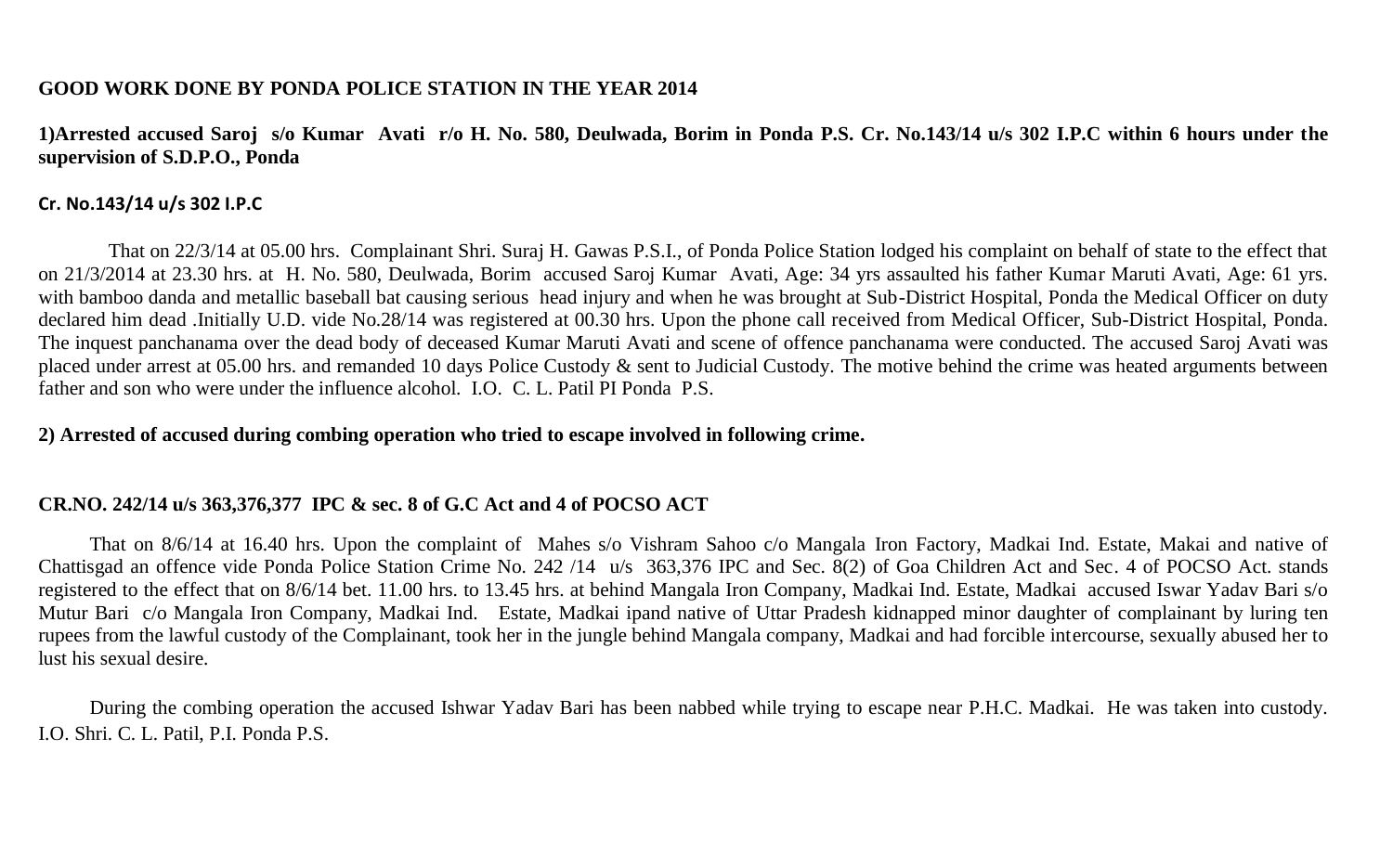## **3) Arrested of accused and traced the kidnapped girl by obtaining call details of mobile and tower location of the accused**

## **Cr. No. 165/2014 u/s 363 IPC & 8 of Goa Children Act 2003**

 That on 07/04/2014 at 18:35 hrs. complainant Smt. Zaira w/o Jahangirsab Nilgar, age: 42 yrs. r/o Naga Masjid, Curti, Ponda appeared at this Police Station and reported that on 05/04/2014 between 10:30 hrs. to 13:30 hrs. at Naga Masjid, Curti, Ponda Goa some unknown accused person suspected to be the mobile holder subscriber no. 7507511936 kidnapped her minor daughter age: 17 yrs. From her lawful custody.

 During the course of investigation call details of the above mentioned mobile were obtained that on 08/04/2014 the tower location of the said mobile number has been traced at Vasco, accordingly Police party headed by P.S.I. Suraj Gawas left at Vasco and the said victim and accused namely Sarvesh s/o Shashi Naik , age 22yrs, r/o Pratap Nagar Dharbandra, were found in his relatives house. The accused has been arrested and brought at Ponda Police station along with victim girl detail panchanama conducted and both are sent for medical examination in GMC Bambolim.

I.O. PSI, G.A. Mailk of Ponda Police station.

**4) Arrested of accused 1) Abdul Ahemad Hussain Kayyam, age: 29 yrs. r/o Muslimwada, Bhoma, Ponda Goa and 2) Mehboob s/o Goli Khan , age: 27 yrs. r/o Muslimwada, Bhoma, Ponda Goa in following cases under the supervision of S.D.P.O., Ponda** 

## i) **CR.NO.15/14 u/s 454,457,380 IPC**

 That on 13/01/14 at 12.45hrs, complainant Shri. Shaikandar s/o Vithal Panjikar, age 39yrs, r/o H.NO.1123, Adan wada, Madkai Ponda Goa, lodged his complaint to the effect that between on 18.00hrs of 11/01/14 to 09.45hrs of 13/01/13 at Village Panchayat Hall Madkai Ponda Goa, unknown culprits effected entry into the hall of Village Panchayat by breaking hook of collapsible door and further decamped with Electric wire and one ceiling fan from the hall total w/Rs. 30,000/- Approximately.

 During the course of investigation accused 1) Abdul s/o Ahemad Hussain Kaium r/o Muslimwada, Bhoma, Ponda Goa and 2) Mehboob s/o Goli Khan r/o Muslimwada, Bhoma, Ponda Goa are arrested on 20/06/2014 and part of property i.e. Copper wire W/Rs. 4000/- has been recovered. I.O. Sumnat Gaonkar, HC-5202 of Ponda Police station.

ii) **CR.NO. 30/14 u/s 454,457,380 IPC**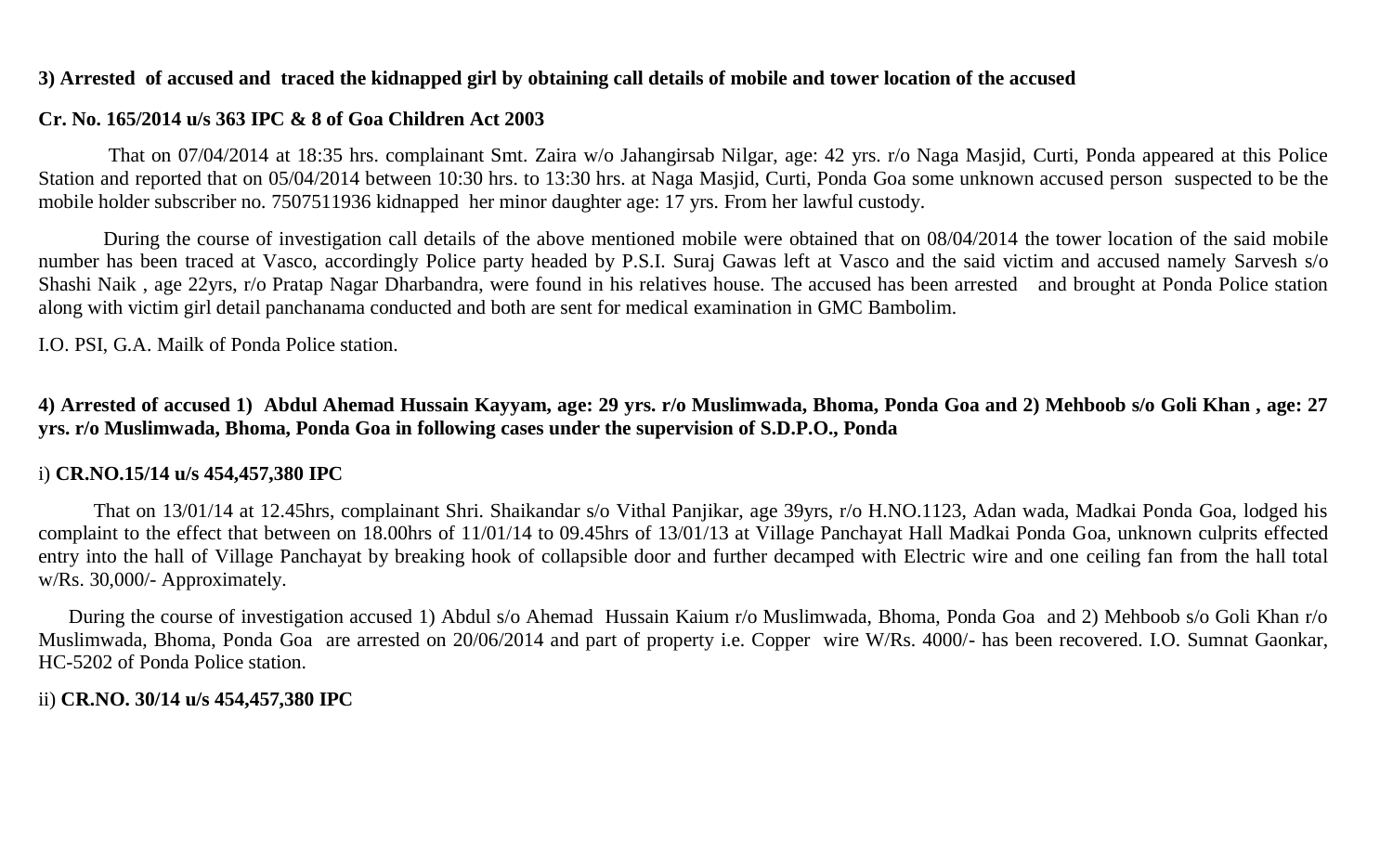That on 24/01/14 at 12.05hrs, Complainant shri. Ashok s/o Jaywant Tarle, age 56yrs, Headmaster of Shree Navdurga Vidhyalaya, Madkai Ponda Goa, lodged his complaint to the effect that in between 15.30hrs dt. 23/01/14 to 07.30hrs dt. 24/01/14 at Shree Navdurga Vidhyalaya, Madkai Ponda Goa, some unknown culprits effected entry by breaking lock of school door and further decamped with electrical Wire, LCD Projector along with remote and mike and 10 Pairs of ceremonial Dress of the school childrens from the cupboard. All w/Rs. 35,000/-.

Accused 1) Abdul s/o Ahemad Hussain Kaium r/o Muslimwada, Bhoma, Ponda Goa and 2) Mehboob s/o Goli Khan r/o Muslimwada, Bhoma, Ponda Goa are arrested on 20/06/2014 and part of property i.e. Copper wire W/Rs. 4000/- has been recovered Accused arrested and part of property i.e. Copper wire W/Rs. 4000/- has been recovered. I.O. PSI Sandeep Khajankar, HC-5685 of Ponda PS.

## iii) **Cr. No. 247/2014 u/s 447,461,427,379 IPC & 3 of P.D.P.P., Act.**

 That on 13/06/2014 at 10:05 hrs. complainant Mrs. Piroz w/o Chandrakant Naik,a age: 58 yrs. Occ: Head Mistress of Govt. Primary School, Tivrem, Marcela, Ponda Goa, r/o H. No. 174, Kavangla, Savoiverem, Ponda Goa lodged her complaint to the effect that in between 12/06/2014 at 13:20 hrs. to 13/06/2014 at 07:30 hrs. at Govt. Primary School, Tivrem, Marcela, Ponda Goa some unknown accused person trespassed in to the Govt. Primary School and further damaged school property i.e. Electrical pipes and wires and thereafter committed theft of Electrical wires which were newly fitted in the class room amounting to Rs. 15,000/- approximately.

 During the course of investigation accused namely 1) Abdul Ahemad Hussain Kayyam, age: 29 yrs. r/o Muslimwada, Bhoma, Ponda Goa and 2) Mehboob s/o Goli Khan , age: 27 yrs. r/o Muslimwada, Bhoma, Ponda Goa are arrested on 13/06/2014 and recovered Electrical wire W/RS. 5000/- from their possession. Accused are remanded 04 days P.C. Presently both accused are released on bail by court from J.C., I.O. Shri. Satish Gaude P.S.I.

**05) Arrested accused Vinayak Shankar Pradhan r/o H.NO.352, Mahadwar Road Belgaum, 2) Shivnath s/o Ranba Redekar r/o New Gandhi Nagar Nizamudddin Galli Belgaum Karnataka by chasing in Ponda Chain Snatching case.**

#### i)**CR.NO. 161/14 u/s 356,379 IPC**

That on 03/04/14 at 17.05hrs, complainant Shari. Smt. Sunita w/o Gurudas Naik, r/o Tivrem Marcel Ponda, lodged his complainat to the effect that on 03/04/14 at 14.30hrs at Kundaim near Tapobhumi road Kundai, two unknown M/Cyclist snatched away Mangalsutra from the Neck of the complainant w/RS. 1, 25,000/- one Micromax Canvas Mobile W/RS. 9000/- and cash of Rs. 1000/-, All w/RS. 1, 34,000/-

 During the cource of Investigation Accused person Namely Vinyak Shankar Pradhan r/o H.NO.352, Mahadwar Road Belgaum, 2) Shivnath s/o Ranba Redekar r/o New Gandhi Nagar Nizamudddin Galli Belgaum Karnataka, has been arrested on 05/04/14 at 03.45hrs further 05 days remanded in Police Custody recovered micromax Mobile W/RS. 9000/- from accused person .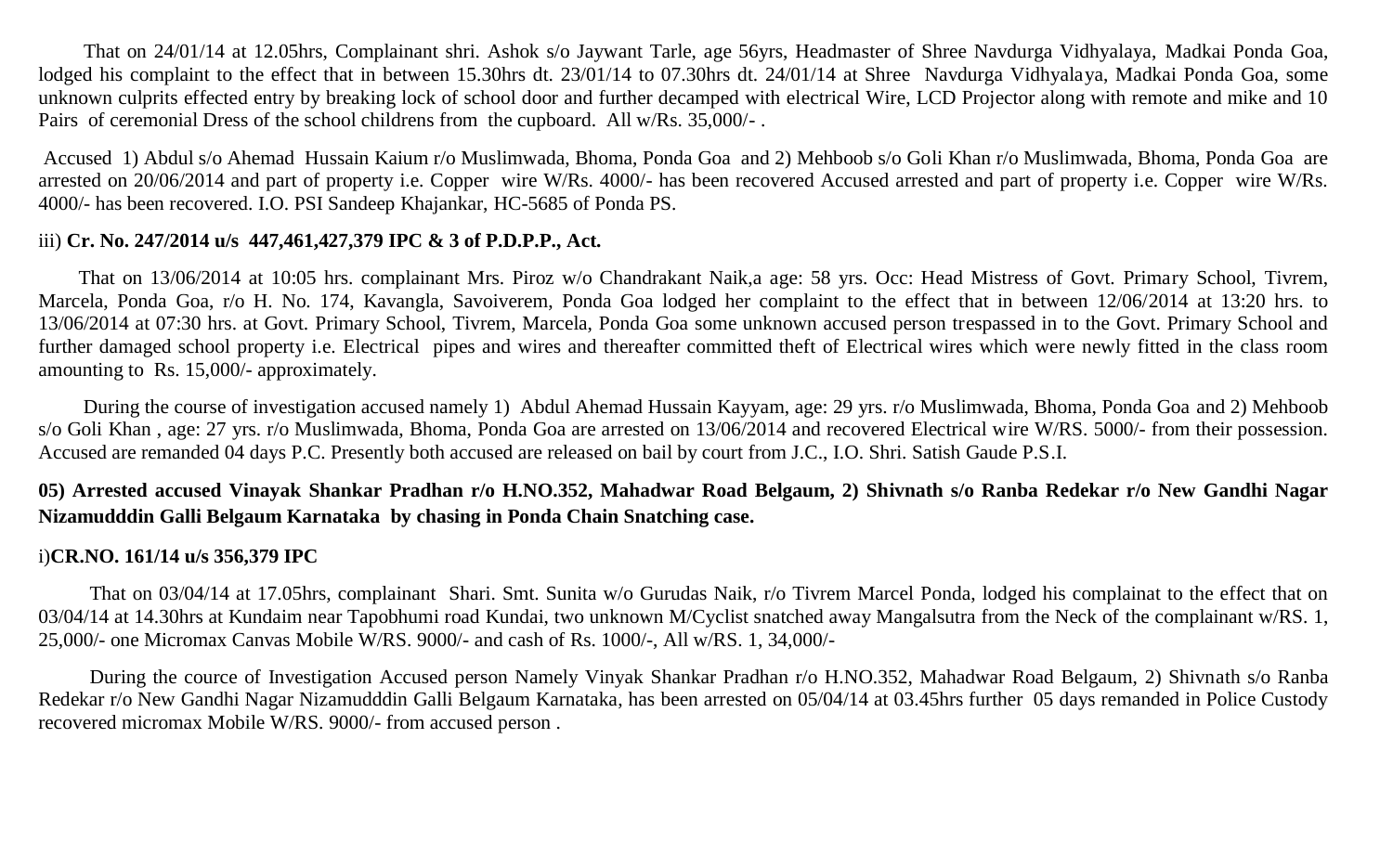## **06) Arrested of accused Harish s/o Datta Sawant r/o Juvem, St. Estev, Ilhas Old Goa involved in Ponda P.S. CR.NO. 231/14 u/s 379 IPC.**

## i**)CR.NO. 231/14 u/s 379 IPC**

That on 30/05/14 at 15.30 hrs Complainant Shri Joaquim Filipe Nunes R/O H.no 37/A, Arrossim, Cansaulim, Marmugoa, Goa lodgeed his complainant to the effect that on between 23/04/14 to 28/04/14 at TNK at SBI ATM and Canara Bank ATM( Marcela Ponda) some unknown person withdraw cash of Rs 50,000/- on 23/04/14 and Rs 30,000/- on 28/04/14 from SBI (ATM ) (Marcela Ponda) and Canara Bank (Marcela Ponda) respectively from the complainant salary account no 022601502948 ICICI Bank Vasco Branch and Loss to tune all worth Rs 80,000/- approximately to the complainant .

 During the course of investigation accused namely Harish so Datta Sawant r/o Juvem, St. Estev, Ilhas Old Goa, has been arrested. And recovered the stolen amount from the accused. I.O. P.S.I. P.B. Gaude Ponda P.S

07) Arrested accused 1) Shivaji s/o Balappa Chawan, age: 33 yrs. r/o Vill: Attikatti, Tal: Mundegeri, Dist: Gadag, Karnataka, 2) Venktesh Vithal Lamani age: 19 yrs. r/o Vill: PAnitanda, Tal: Mundergi, Dist: Gadag, Karnataka in following crimes and shown good piece of work for arresting and recovering the stolen property.

## ii)**CR.NO.04/14 u/s 454,380 IPC**

 That on 06/01/14 at 15.00hrs, complainant Shri. Shashikant s/o Ram Gaonkar age 53yrs, r/o H.NO.590, Padelwda Bethora lodged his complaint to the effect that on 06/01/13 between 11.00hrs to 13.30hrs at his residence unknown culprits effected entry into the house of the complainant by breaking lock of main front door and opened the two steel cupboards and one wooden cupboard by breaking the cupboard locks and further decamped with gold ornament i.e. 02 Bangles w/RS. 40,000/- 3 Finger rings 10grams W/Rs. 30,000/-, 03 Earrings sets W/Rs. 14,000/-, 01 Necklace (dawl) 08 Grams W/Rs. 20,000/-, 02 Laptop and charger Amounting of Rs. 40,000/- all W/RS, 1,44,000/-, approximately.

 During the course of investigation accused namely 1) Shivaji s/o Balappa Chawan, age: 33 yrs. r/o Vill: Attikatti, Tal: Mundegeri, Dist: Gadag, Karnataka, 2) Venktesh Vithal Lamani age: 19 yrs. r/o Vill: Panitanda, Tal: Mundergi, Dist: GAdag, Karnataka and 3) Laximan s/o Shivappa Haddimani age: 29 yrs. r/o Vill: Belgulli,, Gadag, Karnataka r/o c/o Kashinath Harmalkar r/o Guleliwda, Sattati, Goa were arrested on 15/03/2014 and that on 27/03/2014 accused no. 01 & 02 are sent to 14 days Judicial Custody and accused no. 03 has been released u/s 169 Cr.P.C.. I.O. PSI Satish Gaude of Ponda Police station.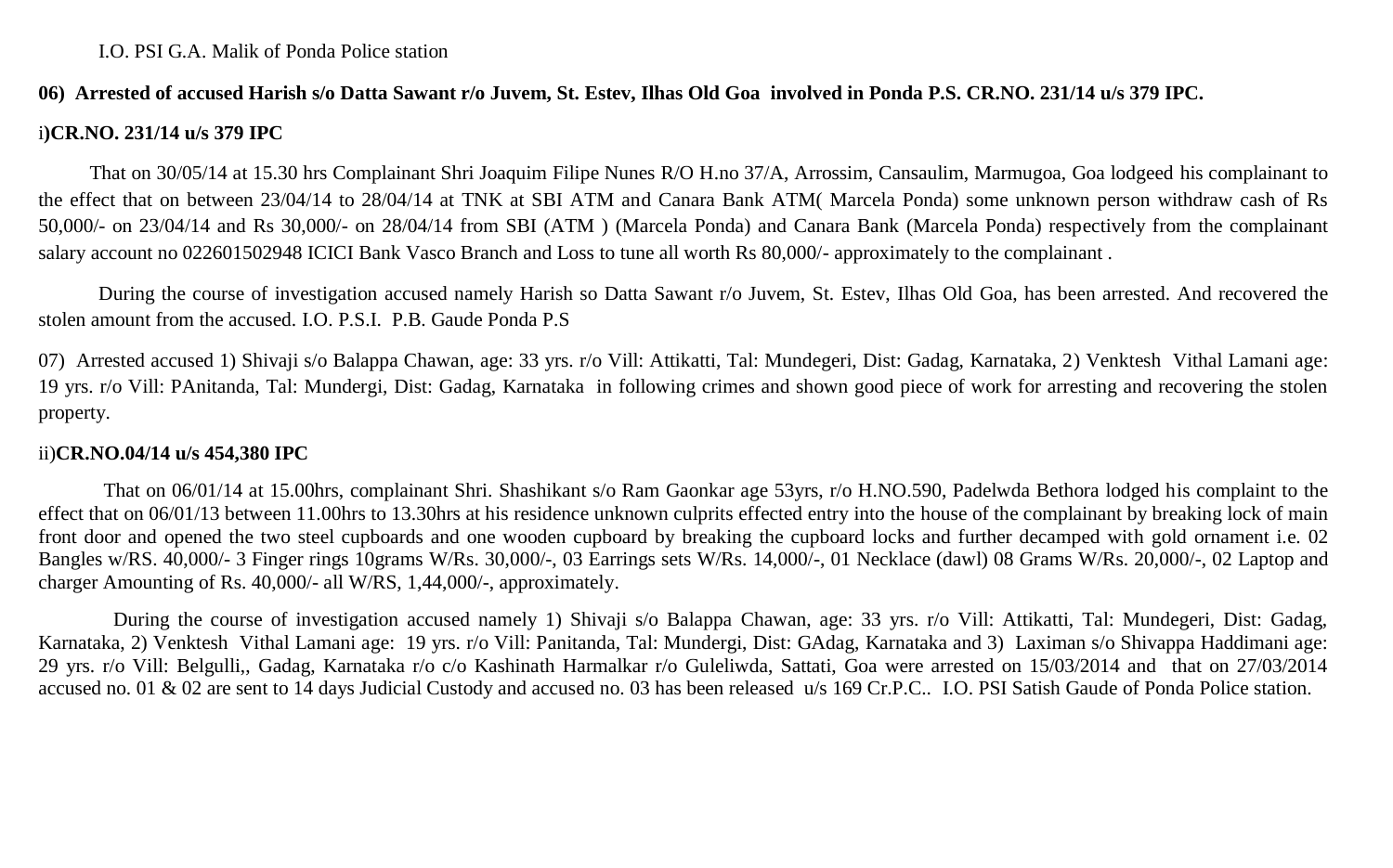#### iii)**CR.NO.338/13 u/s 454,380 IPC**

That on 18/11/13 at 13.20hrs, Complainant Shr. Rudresh Kurtikar r/o Mhalsi Curti Ponda goa, lodge his compliant to the effect that on 18/11/13 between 10.3hrs to 12.00hrs at Mhalsi curti Ponda Goa, some unknown culprits effected entry in to the house of the complaint by break opening the lock of the main door and committed theft of cash of Rs. 30,000/- one gold chain, weighting 1Pavan and one Pair of earring weighting about 1 gms. And one silver coin having picture of Goddess " Laxmi" all property w/Rs. 57,000/-, accused unknown,

During the course of investigation accused namely 1) Shivaji s/o Balappa Chawan, age: 33 yrs. r/o Vill: Attikatti, Tal: Mundegeri, Dist: Gadag, Karnataka, 2) Venktesh Vithal Lamani age: 19 yrs. r/o Vill: PAnitanda, Tal: Mundergi, Dist: GAdag, Karnataka are arrested on 20/03/2014 and that on 27/03/2014 accsed no. 01 & 02 are sent to 14 days Judicial Custody. Both accused are in Judicial Lockup. The stolen property is being recovered from ICICI Bank lockers from Gadag, Branch, and Karnataka. I.O. PSI G.A. Malik of Ponda Police station.

## 08) **Arrested of accused red handed and recovered stolen property from the possession of accused by beat Police Constable of Marcela Out Post.**

## **CR.NO. 381/14 u/s 457,380 IPC**

 That on 15/10/14 at 00.10hrs, complainant Shri. Sonu s/o Ramesh Singh r/o Porvorim Goa n/o Gorakpur Uttar Pradesh reported that on 14/10/14 at 21.45hrs one accused person Namely Mahesh Chauhan r/o Uttar Pradesh effected an entry into the store room of govt. collage of Khandola Marcela Ponda Goa, by breaking the lock of the main door and further decamped with 3 bundles of copper plates W/RS. 60,000/-. Accused has been arrested on 15/10/14 at 01.40hrs,and further released on bail on by JMFC Ponda on 18/10/14 at 11.30hrs. I.O. HC-5685, S.S. Khajankar of Ponda PS.

## 09)**Arrested of accused by chasing them from one place to another in different cities and states and recovered the stolen property.**

## **1. CR.NO.420/14 u/s 407 IPC**

 That on 27/11/14 at 20.10hrs , complainant Shri. Pawan Kumar Choudhary, Trimurti, cargo Movers Pvt. Ltd. Kundaim Ind. Estate Kundaim Ponda Goa, lodge his complaint to the effect that on 19/11/14 at TNK, accused Azaz Ahmed r/o Allahabad, Utter Pradesh, driver of container No. MP-09-HF-8623 loaded consignment of tyres W/Rs. 34,70,696/- at M/S MRF Ltd Usgao in the said container which is to be deliver at Indore, However the said consignment is not reached at Indore till date and suspected to be disposed off the same and therefore committed criminal breach of trust.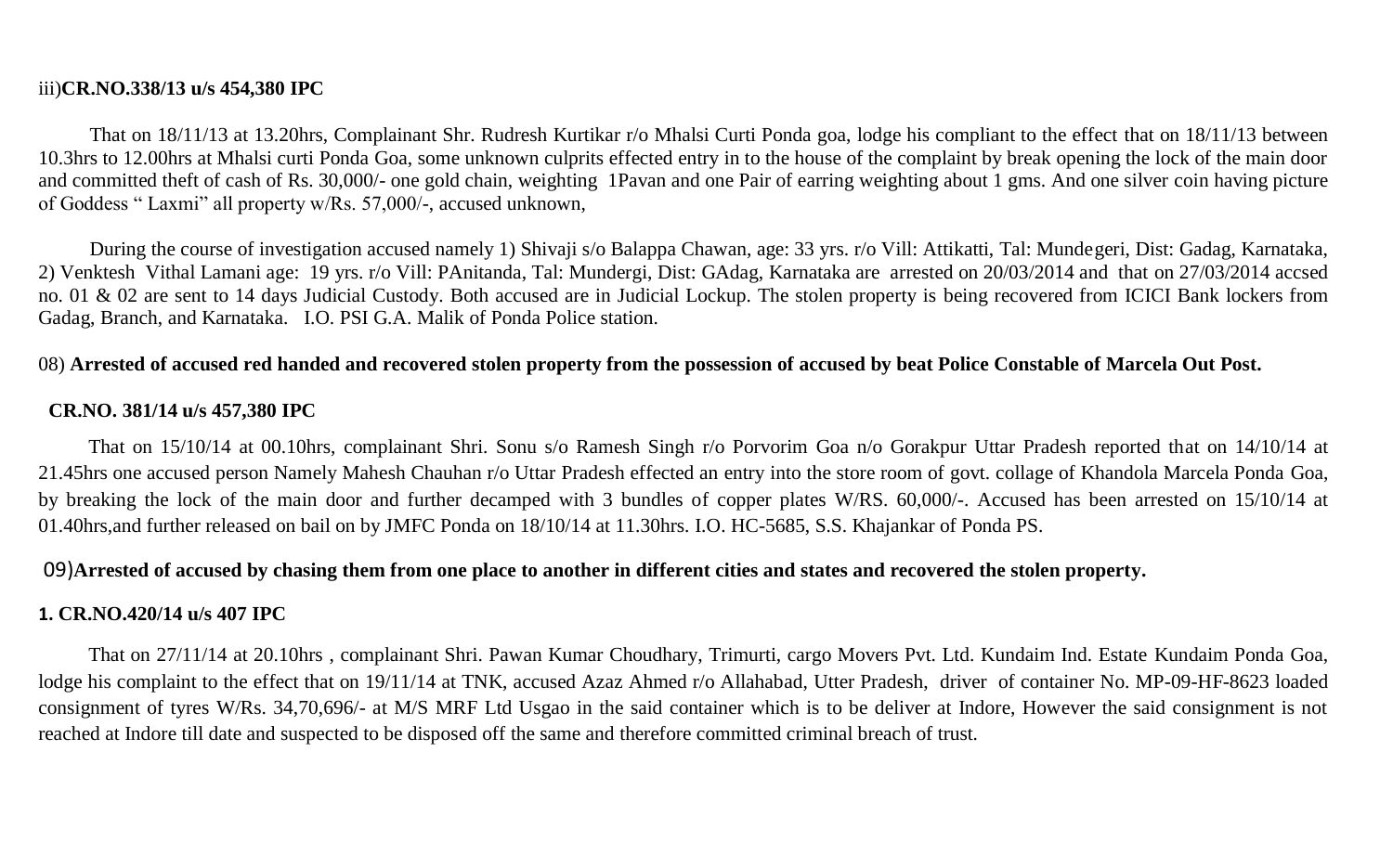W/Message has been sent to I/C Karzan Police Station to take necessary action regarding the abandoned truck.

 During the course of investigation, the accused driver of the container No.MP-09-HF-8623 by name Azaz Ahmamed Shaikh r/o U.P. was apprehended at Bhusaval while he was running away in express train and he was brought to Ponda Police Station and placed under arrest.

 During investigation, the accused driver namely Azaz Shaikh confessed that he has handed over the loaded truck with tyres to one Mr. Saheed, Aksar and Rahishfrom Bombay and Dhavalbhai from Gujarat. Who subsequently took it to Gujarat and the same were thereafter sold at Gujarat to different customers.

 During the course of investigation the accused persons namely l. Shyam Chouhan and 2.Devang Dholkiya both r/o Sior Gujarat were arrested at Sihor Gujarat on 21/12/14 and the stolen property i.e. 176 tyres of M.R.F. and cash of Rs. 85,000/-.were attached from the instances of the accused persons at Gujarat.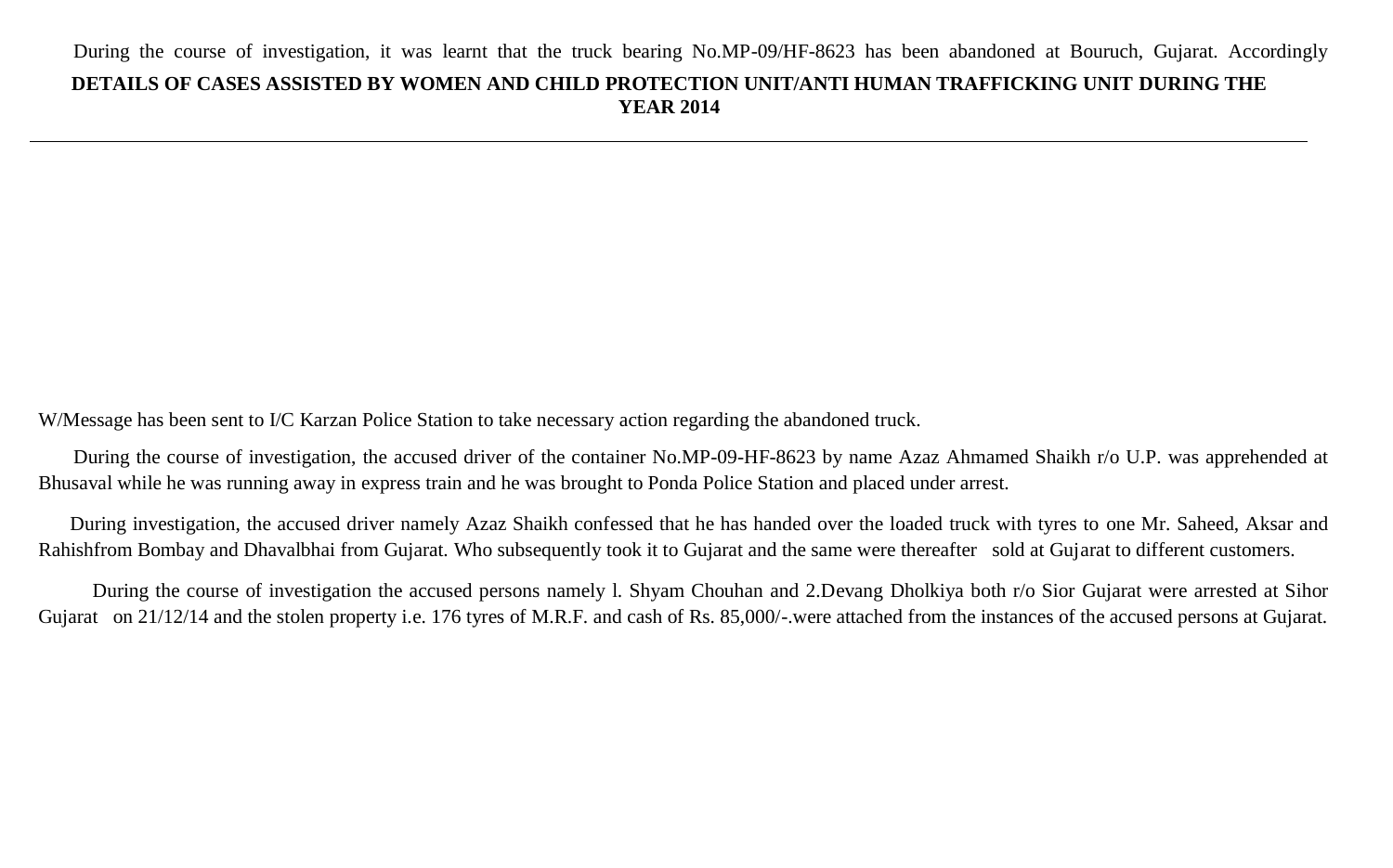| Sr. No. | <b>Police</b>  | Crime No. &           | Date of             | Name & Address of the      | Age of           | Name & address of the     | Brief facts of the case                                                | <b>Present</b>       |
|---------|----------------|-----------------------|---------------------|----------------------------|------------------|---------------------------|------------------------------------------------------------------------|----------------------|
|         | <b>Station</b> | <b>Section of Law</b> | <b>Registration</b> | victims                    | <b>Victim</b>    | accused                   |                                                                        | <b>Status of the</b> |
|         |                |                       |                     |                            |                  |                           |                                                                        | case                 |
| 1.      | Margao         | 126/14,<br>u/s        | 01.03.2014          | 1) Mast. Raj Singh         | $17 \text{ yrs}$ |                           | 1 Abdul Khan s/o Rafiq   That on 01/03/2014 at 16:05 hrs Shri Girendra | P.T.                 |
|         | Town           | 370 IPC<br>$\&$       |                     | s/o Vikas Singh, , r/o     |                  | $r/\sigma$<br>Khan,       | North Naik, PSI of Margao Town P.S. lodged his                         |                      |
|         |                | Section 26 of         |                     | Kharani,<br>Lanka          |                  | Lakhempur Assam.          | complaint on behalf of state that prior to 01/03/2014                  |                      |
|         |                | J.J.<br>Act,          |                     | Basti, Nepal,              |                  | Vijay<br>2)<br>Eknath     | at 11.30 hrs at near Wholesale Fish Market near                        |                      |
|         |                | Section 7,8 of        |                     | $2)$ Mast. Rinku s/o       | $17 \text{ yrs}$ | Nikumbh,<br>$r/\sigma$    | KTC Bus Stand, Margao Goa, the accused persons                         |                      |
|         |                | Goa Children          |                     | Yantar Majjick, r/o        |                  | Hanumanwadi               | namely 1) Shri Abdul Khan s/o Rafiq Khan, r/o                          |                      |
|         |                | Act<br>and            |                     | Babanmora                  |                  | Chalegaon<br>Jalgaon      | North Lakhempur Assam, owner of the Moonlight                          |                      |
|         |                | Section 16 of         |                     | Sundargal, Orissa,         |                  | Maharashtra.              | Circus, (2) Shri Vijay s/o Eknath Nikumbh, r/o                         |                      |
|         |                | <b>Bonded</b>         |                     | 3) Mast. Shankar s/o       | $16 \text{ yrs}$ | 3) Ramprasad Mandal       | Hanumanwadi, Chalesgaon, District- Jalgaon                             |                      |
|         |                | Labour System         |                     | Durga Nayak, , r/o         |                  | $s/\sigma$ Ajoy<br>Mandal | Maharahtra, Manager of the Moonlight circus                            |                      |
|         |                | (Abolition)           |                     | Tinsuriya, Tripalay,       |                  | Cashier.                  | (3).Shri Ramprasad Mandal s/o Ajoy Mandal-                             |                      |
|         |                | Act, 1961.            |                     | Assam,                     |                  | 4) Rohan Fansu s/o        | cashier and (4) Shri Rohan Fansu s/o Rainsingh                         |                      |
|         |                |                       |                     | 4) Mast. Shankar s/o       |                  | Rainshingh Fansu, r/o     | Fansu r/o Kargalam Assam, Trainer, with their                          |                      |
|         |                |                       |                     | Sukra Savkar,              | $15 \text{ yrs}$ | kargalam Assam.           | common intention procured the minor boys and                           |                      |
|         |                |                       |                     | Dipalite,<br>$r/\sigma$    |                  |                           | girls by trafficking them through North Eastern and                    |                      |
|         |                |                       |                     | Tinsuriya,<br>Kalab,       |                  |                           | other parts of India and employed them in the                          |                      |
|         |                |                       |                     | Assam,                     |                  |                           | Circus, making them to perform risky stunts and                        |                      |
|         |                |                       |                     | 5) Mast. Sanjay s/o        | 17 yrs.          |                           | also made them to work beyond the permissible                          |                      |
|         |                |                       |                     | Ramdas Sagar,              |                  |                           | time and failed to pay their salaries.                                 |                      |
|         |                |                       |                     | r/o Jhahabia Basti,        |                  |                           | During the search, following minor children                            |                      |
|         |                |                       |                     | Tinsurnati, Assam.         |                  |                           | were found working at Moonlight Circus. They all                       |                      |
|         |                |                       |                     | 6) Mast. Dushmonto         |                  |                           | were medically examined and admitted in Apna                           |                      |
|         |                |                       |                     | s/o Vishnu Naik,           |                  |                           | Ghar Merces.1) Mast. Raj Singh s/o Vikas Singh,                        |                      |
|         |                |                       |                     | yrs, r/o Lapripara         | 13 yrs.          |                           | age - 17 yrs, r/o Lanka Kharani, Basti, Nepal,                         |                      |
|         |                |                       |                     | Sundargah Orrisa,          |                  |                           | 2) Mast. Rinku s/o Yantar Majjick, age- 17 yrs, r/o                    |                      |
|         |                |                       |                     |                            |                  |                           | Babanmora Sundargal, Orissa, 3)Mast. Shankar s/o                       |                      |
|         |                |                       |                     | 7) Mast. Saujan s/o        |                  |                           | Durga Nayak, age – 16 yrs, r/o Tinsuriya, Tripalay,                    |                      |
|         |                |                       |                     | Indrajeet Majundar,,       |                  |                           | Assam, 4) Mast. Shankar s/o Sukra Savkar, age -                        |                      |
|         |                |                       |                     | Karbanglong,<br>$r/\sigma$ | 16 yrs.          |                           | 15 yrs, r/o Dipalite, Tinsuriya, Kalab, Assam, 5)                      |                      |
|         |                |                       |                     | Kharani<br>Basti,          |                  |                           | Mast. Sanjay s/o Ramdas Sagar, age $-17$ yrs, r/o                      |                      |
|         |                |                       |                     | Assam,                     |                  |                           | Jhahabia Basti, Tinsurnati, Assam, 6) Mast.                            |                      |
|         |                |                       |                     |                            | 15 yrs.          |                           | Dushmonto s/o Vishnu Naik, age $-13$ yrs, r/o                          |                      |
|         |                |                       |                     | 8) Mast. Chotu s/o         |                  |                           | Lapripara Sundargah Orrisa, 7) Mast. Saujan s/o                        |                      |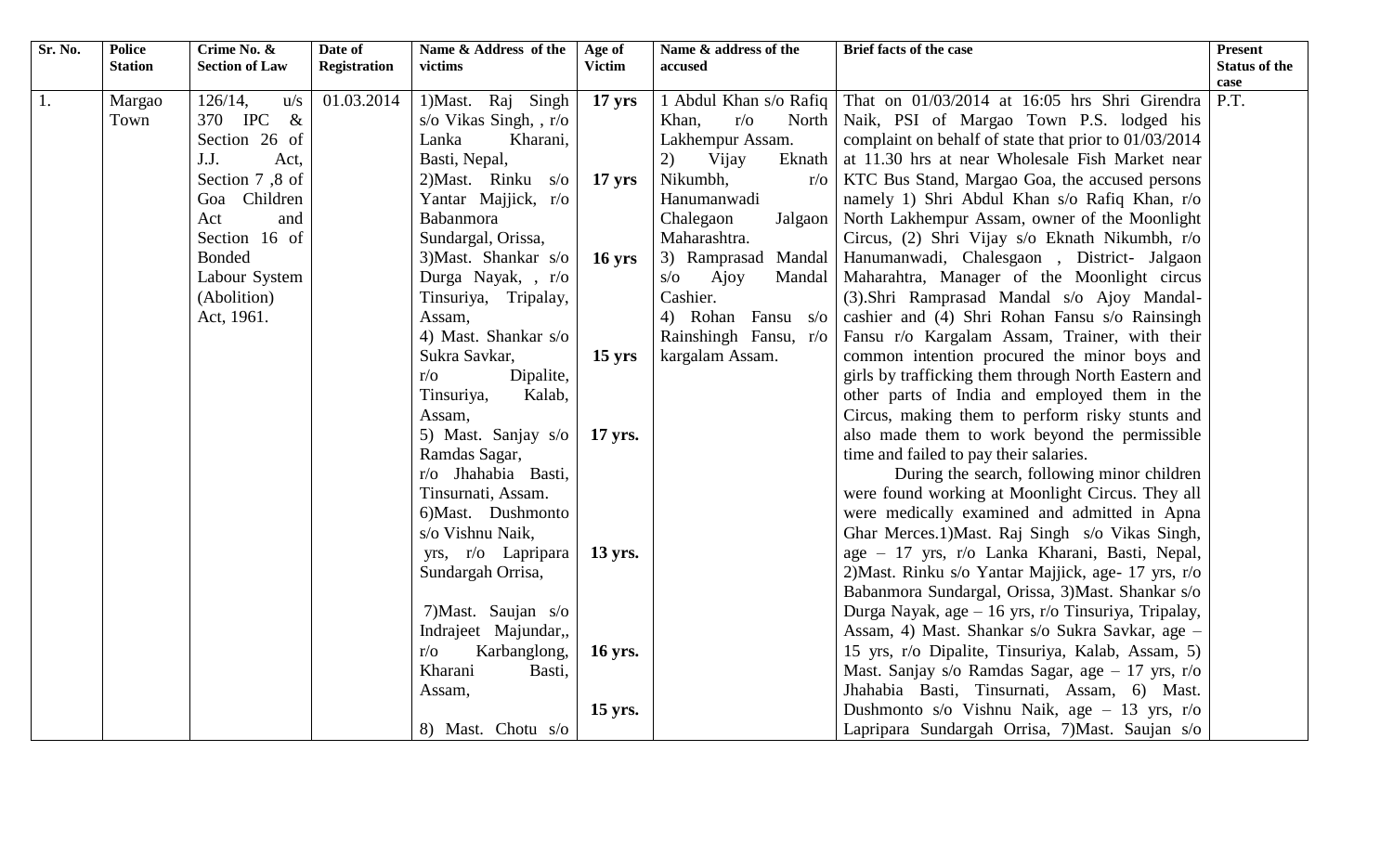|    |                |                                                                                         |            | Ranjeet Gurang, r/o<br>Dipaline<br>Thana,<br>Tinsulehia,<br>Kalab,<br>Assam,<br>9) Miss. Mandira d/o | 14 yrs.        |                                                                              | Indraject Majundar, aged 16 yrs, r/o Karbanglong,<br>Kharani Basti, Assam, 8) Mast. Chotu s/o Ranjeet<br>Gurang, age $-15$ yrs, r/o Dipaline Thana, Kalab,<br>Tinsulehia, Assam, 9)Miss. Mandira d/o Vikas<br>Singh, age 14 yrs, r/o Lankakenan, Assam, 10)<br>Miss. Iyesha d/o Allaudin Shaikh, age $-17$ yrs, r/o |      |
|----|----------------|-----------------------------------------------------------------------------------------|------------|------------------------------------------------------------------------------------------------------|----------------|------------------------------------------------------------------------------|---------------------------------------------------------------------------------------------------------------------------------------------------------------------------------------------------------------------------------------------------------------------------------------------------------------------|------|
|    |                |                                                                                         |            | Vikas Singh,<br>$r/\mathrm{o}$<br>Lankakenan, Assam,<br>10) Miss. Iyesha d/o                         | 17 yrs.        |                                                                              | Pakur, Jharkhand, 11)Miss Bonita d/o Mithia<br>Deponath, age 17 yrs, r/o Assam, 12)Miss Vandana<br>d/o Jawaharlal Sukla, age 16 yrs, r/o UP Kanpur,<br>13) Miss Mamuni d/o Vikas Singh, age - 15 yrs, r/o                                                                                                           |      |
|    |                |                                                                                         |            | Allaudin Shaikh, r/o<br>Pakur, Jharkhand,                                                            | 17 yrs.        |                                                                              | Lankakeran, Assam, and 14)Miss Poonam d/o<br>Laxman Bisukarma, age - 17 Yrs, r/o Sikkim.<br>During the course of investigation, accused                                                                                                                                                                             |      |
|    |                |                                                                                         |            | 11) Miss Bonita d/o<br>Mithia Deponath, r/o<br>Assam,                                                | 16 yrs.        |                                                                              | persons namely 1) Ramprakash Mandal r/o Post.<br>Jaipur, Khorgram, Dist- Muschidabad, Assam, 2)<br>Rohan Fanchu r/o Karvialang, Jigiding, Assam and<br>3) Mohammad Abdul Khan r/o Ward No.14, Sakoni                                                                                                                |      |
|    |                |                                                                                         |            | 12) Miss Vandana d/o<br>Jawaharlal Sukla,<br>r/o UP Kanpur,                                          |                |                                                                              | North, Hakempur, Khelmandi, Assam have been<br>arrested. The case was charge sheeted.                                                                                                                                                                                                                               |      |
|    |                |                                                                                         |            | 13) Miss Mamuni d/o<br>Vikas Singh,<br>$r/\sigma$<br>Lankakeran, Assam,                              | 15 yrs.        |                                                                              |                                                                                                                                                                                                                                                                                                                     |      |
|    |                |                                                                                         |            | 14) Miss Poonam $d$ /o<br>Laxman Bisukarma,<br>r/o Sikkim.                                           | 17 yrs.        |                                                                              |                                                                                                                                                                                                                                                                                                                     |      |
| 2. | Margao<br>Town | 192/2014<br>U/s<br>$120-B$ ,<br>$370(A)(1)$ , 376                                       | 10/04/2014 | 1. Sangeeta Mantulal<br>Sharma                                                                       | 14 yrs         | 1) Lazly Fernandes s/o<br>Cruz Fernandes, r/o<br>Sarzora, Chinchinim         | That on 10/04/2014 at 17.45 hrs PI Sudesh<br>R. Naik of Margao Town P.S. lodged his complaint<br>on behalf of state that on 10/04/2014 between 14.00                                                                                                                                                                | P.T. |
|    |                | <b>IPC</b><br>$\&$<br>Sec.3,4,5,6 &<br>7 of Immoral<br>Traffic(P) Act,<br>$Sec.8(1-A),$ |            | 2. Sangeeta Amntulal<br>Sharma,<br>Both r/o Mastimol<br>Canacona.                                    | <b>16 yrs.</b> | 2) Lester Barreto s/o<br>Ivo Barreto, r/o<br>H.No.57, Shirvodem,<br>Navelim, | hrs to 16.30 hrs at Shezer Hotel, Margao, accused<br>person namely 1) Lazly Fernandes s/o Cruz<br>Fernandes, r/o Sarzora, Chinchinim, procured two<br>victim minor girls aged 14 yrs and 16 yrs for the<br>sake of prostitution, knowing that the minor victims                                                     |      |